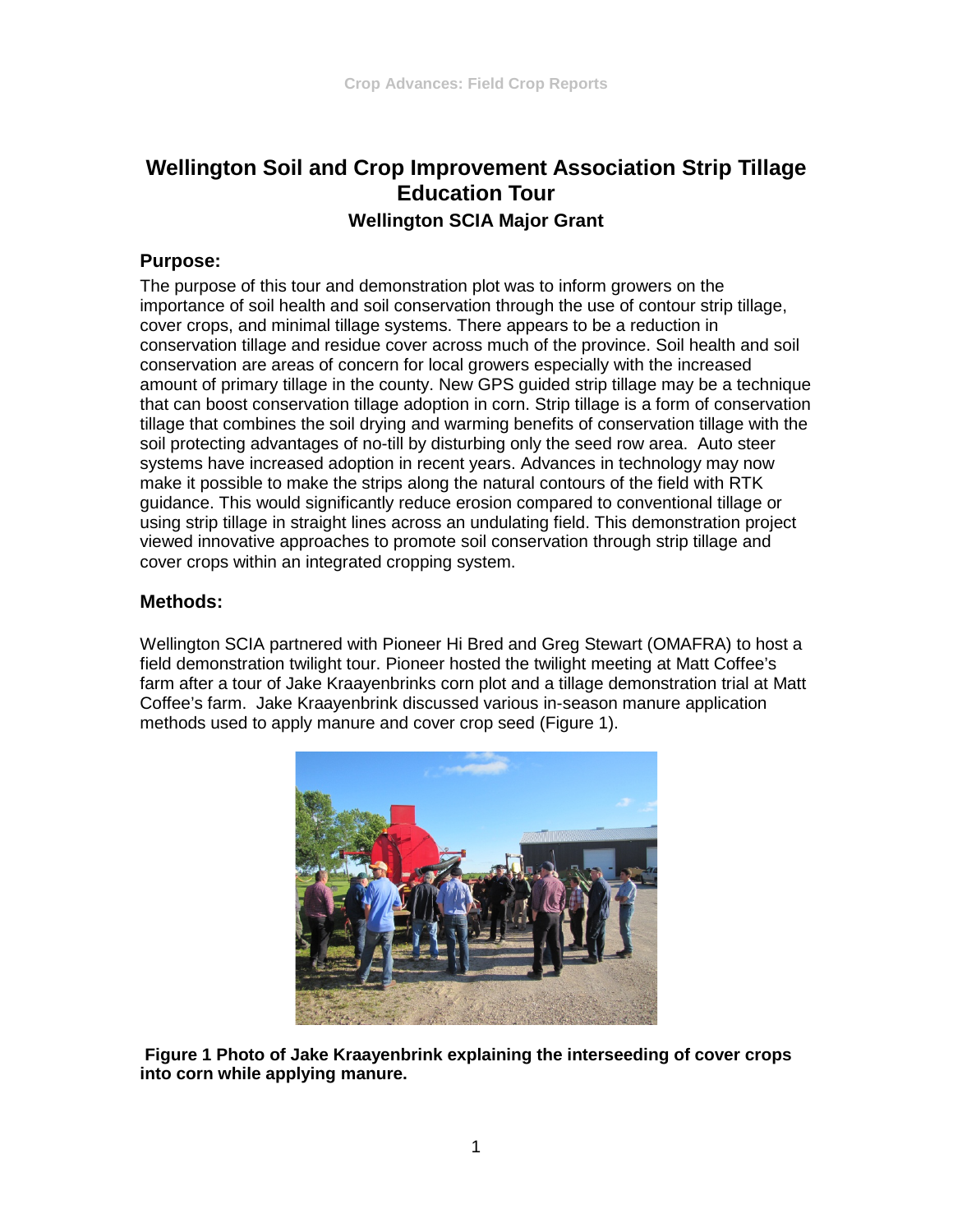The second stop of the twilight tour was a tillage plot set up by Greg Stewart (OMAFRA Corn Lead). Various forms of tillage were conducted in the fall of 2013 and the spring of 2014 including strip tillage. A one-pass, full fertility, and spring strip tillage system was discussed for its economic and environmental performance relative to a conventional tillage system. Figure 2 shows the strip tillage unit being operated. John Winger and Greg Stewart presented various approached to strip tillage at the final stop. (Matt Coffee's farm) John described how he's been able to make strip tillage work on his farm.



#### **Figure 2. Strip tillage and fertilizer application being conducted in one pass.**

A few key elements of this strip tillage system that were discussed at the plot day included:

- 1. Evaluation of strip-till equipment which can perform well under spring soil conditions (maximize soil conservation and provide "one-pass" simplicity by creating tillage strips in spring instead of the previous fall)
- 2. Evaluation of the performance of applying a full fertility program (NPK), including a slow-release nitrogen component with the strip-till pass to mitigate fertilizer toxicity issues in the seed zone (provides the opportunity to address all fertility requirements, particularly N, prior to planting as currently exists with a typical broadcast and incorporate, conventional tillage systems)
- 3. Evaluate the feasibility of setting up and operating contour strip-tillage and contour planting operations through GPS guidance with the inclusion of implement steering in addition to tractor auto steer (further reduce the potential for erosion losses relative to non-contour cropping methods).

The final speaker of the day was Paul Raymer from Practical Precision in Tavistock. Paul discussed the Y-drop application method of in-season nitrogen application